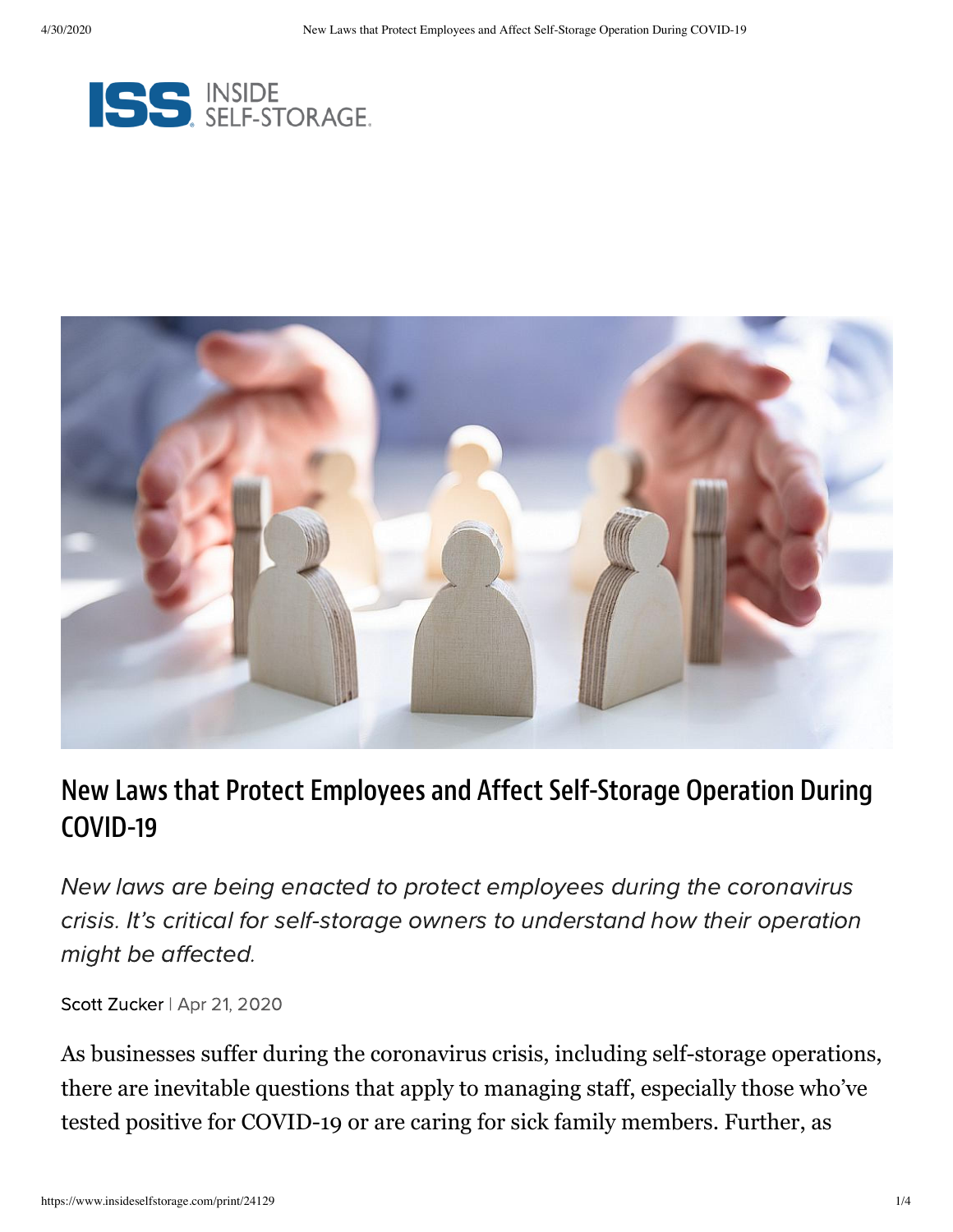revenue declines, decisions relating to furloughs, layoffs or reduced hours weigh on the minds of employers.

These are difficult times and the answers aren't easy, especially as new laws and regulations seem to appear daily from federal, state and local governments. As a selfstorage operator, it's critical that you understand what they are and how they affect your business.

## Families First Coronavirus Response Act (FFCRA)

This federal law took effect on April 2. It requires certain employers to provide staff with paid sick leave or expanded family and medical leave for specified reasons related to coronavirus. Its provisions will apply through December 31, 2020.

The FFCRA applies to employers with fewer than 500 employees but contains an exemption for those with fewer than 50 employees for whom required compliance would jeopardize the viability of the business. The law applies only to employees who've already been employed with the company for at least 30 days.

## Emergency FMLA Expansion Act

Part of the FFCRA, this essentially expands the existing Family Medical Leave Act (FMLA) under which employers must provide up to 12 weeks of job-protected leave when an employee is unable to work (or telework) due to health conditions of his children or other qualified family members.

There are two parts to the concept of "protected leave." The first is employees who take the leave must be restored to the position they held when they left (or an equivalent position) if the job is still in place. If the job doesn't still exist, the employer must make "reasonable efforts" for up to a year to return the employee to an equivalent position. For example, if the job is discontinued during the 12 weeks of leave and then reopened six months later, the employee should be given the opportunity to return to that position if possible.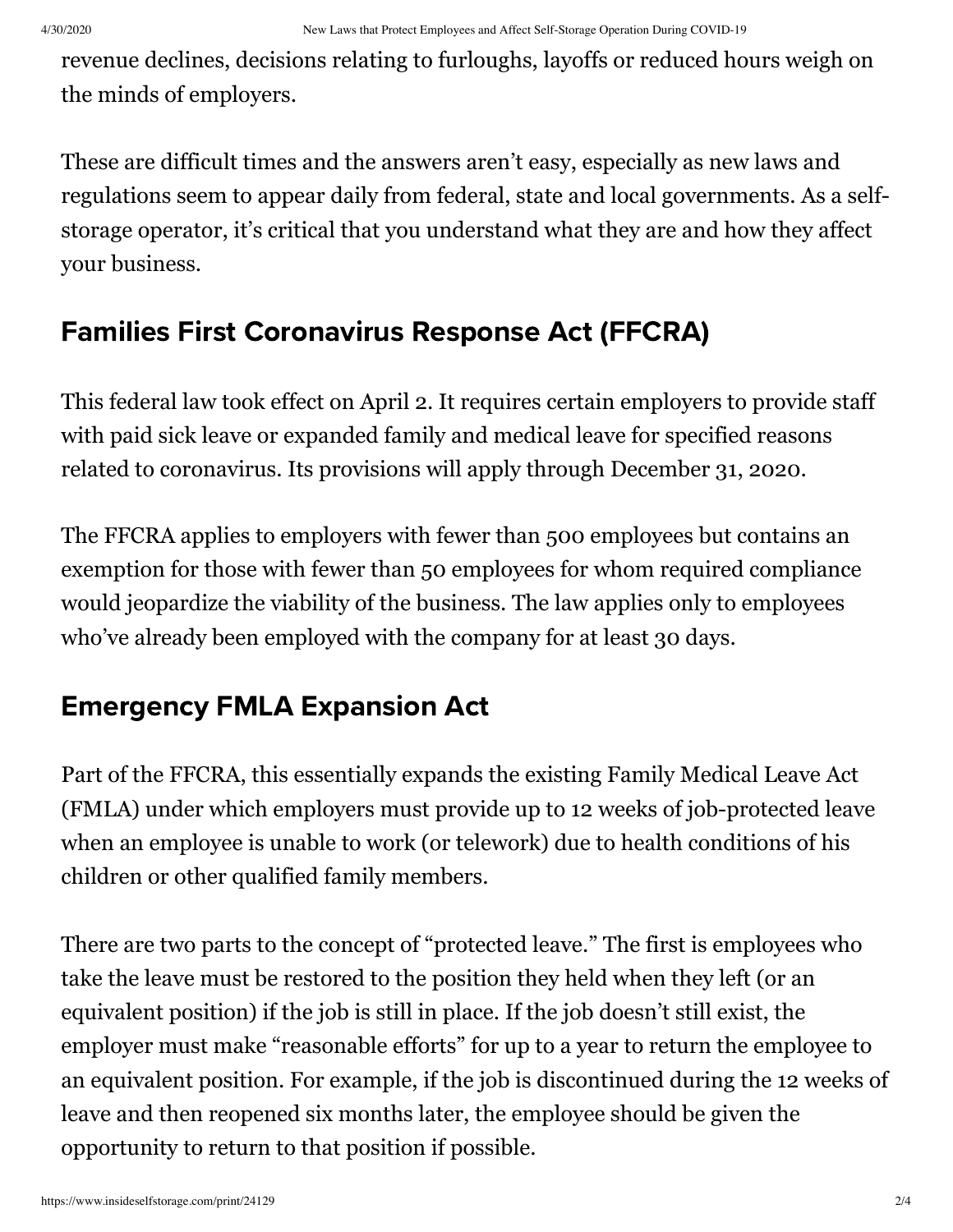The second part is pay. All paid time off can be applied to the first 10 days of the leave. After that, the employer must pay "no less than two-thirds of the employee's regular rate of pay" based on normal hours of his individual work. This includes part-time employees. However, the pay for this family leave is limited to \$200 per day and \$10,000 in the aggregate per employee.

### Emergency Paid Sick Leave Act

This portion of the law applies to the employees themselves. It includes staff who are sick, advised to self-quarantine, or subject to a federal, state or local shelter-in-place order. Full-time employees are entitled to 80 hours of paid sick leave, assumed to be equivalent to two weeks. Part-time employees would be entitled to the hours worked on average over a similar two-week period.

The employee is entitled to be paid his regular rate of pay for that two-week period, but overall, there's a cap of \$511 per employee per day or \$5,110 in the aggregate per employee. Rates of pay are reduced to two-thirds if the sick leave is taken to care for others, not the employee himself. Under this law, the employer may not require the employee to use other sick-leave time before the 80 hours provided under this law.

**Important:** For those self-storage operators who are in shelter-in-place locations and told their employees not to report and otherwise intend not to pay them for their hourly work (unless they seek unemployment), those employees may be entitled to compensation under the Emergency Paid Sick Leave Act. However, the law includes tax credits to employers who pay their employees under these laws (credit against the employer's portion of Social Security taxes).

## State Declarations

Decisions relating to furloughs, layoffs and work-hour reductions—where employees can seek unemployment compensation—inevitably will cross some of these leave and sick-leave laws to address gaps in compensation the employee may otherwise be